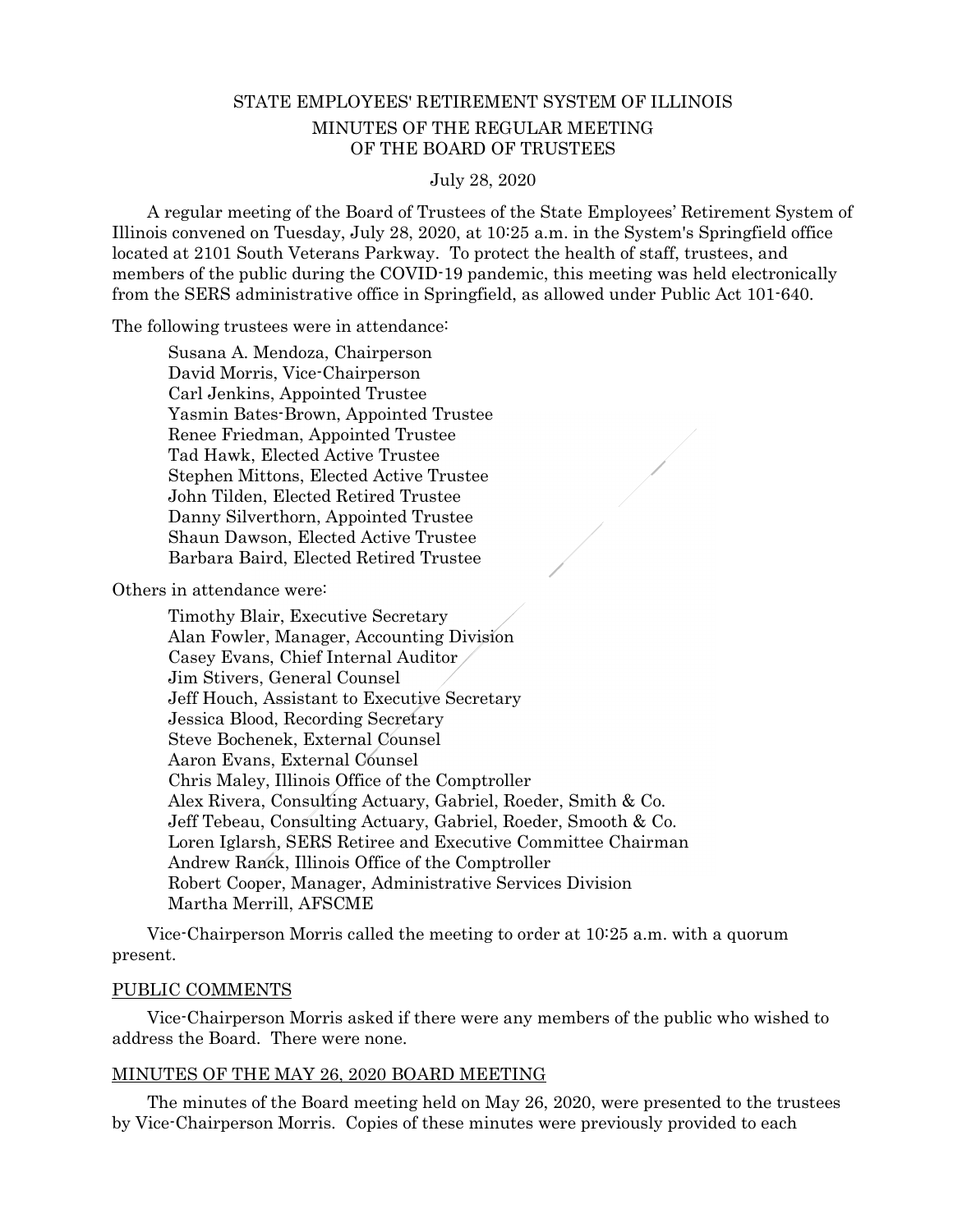trustee for preliminary review. Trustee Hawk moved to approve the minutes as submitted. Trustee Tilden seconded the motion, and a rollcall vote was taken:

| Trustee Baird - Aye           | Trustee Dawson - Aye         |
|-------------------------------|------------------------------|
| Trustee Friedman - Aye        | Trustee Hawk - Aye           |
| Trustee Jenkins - Aye         | Trustee Mittons - Aye        |
| Trustee Silverthorn - Aye     | Trustee Tilden - Aye         |
| Vice-Chairperson Morris - Aye | Chairperson Mendoza – Absent |

#### REPORT OF CONSULTING ACTUARIES

 Alex Rivera and Jeff Tebeau, Consulting Actuaries, Gabriel, Roeder, Smith & Company, presented the annual Economic Assumptions Review. Mr. Rivera started the presentation by stating there are no recommended changes to the three key assumptions reviewed. The price assumption impacts both the wage increase assumption and the investment return assumption. In evaluating the price assumption, a survey on the projected treasury inflation protection securities (TIPS) over the prospective 30-year period is projected to annually increase by 2.09%. The current assumption rate used by the System is 2.25%.

Chairperson Mendoza joined the meeting at 10:30 a.m. and assumed the Chair.

 Mr. Rivera continued by reviewing the wage inflation assumption, noting that the last few years have been relatively flat, but the recent retroactive step payments and the new AFSCME contract will be factored into the next review. He added that he expects the data for the fiscal year ending June 30, 2020 will indicate an increase in wages but recommended that the System should wait for the data before adjusting the wage inflation assumption.

 Mr. Rivera then addressed the investment return assumption, currently set at 6.75%. He noted the key metric in reviewing the assumption is the likelihood of the portfolio exceeding that assumed rate. Mr. Rivera pointed out that when determining the likelihood of the portfolio exceeding assumed rate, they use Meketa's capital market assumptions, as well as a sample of multiple investment consultants' assumption logic to ensure that Meketa is not an outlier. According to Meketa's capital markets assumptions, there is a 62% chance that the portfolio will meet or exceed 6.75% over the next 20 years. The sample of 6 other investment consultants concluded that there is a 57% chance that the portfolio will meet or exceed 6.75% over the next 20 years. Based on the analysis, the actuaries recommended maintaining the 6.75% assumed rate.

 Following brief discussion related to the economic assumptions review, Secretary Blair mentioned that no action is required as there are no recommended changes to the current economic assumptions.

### REPORT OF CHAIRPERSON MENDOZA

 Chairperson Mendoza provided an update on the bill backlog, totaling an estimated \$4.8 billion on June 25, 2020compared to an estimated backlog of \$6 billion a year earlier. The State ended FY 20 with an estimated backlog of \$5.368 billion, significantly better than the high mark of \$14.7 billion at the end of FY 17.

 Chairperson Mendoza explained the reason the backlog has continued to decrease despite the pandemic is similar to how the backlog declined from \$14.7 billion at the end of fiscal year 2017 to \$6.8 billion at the end of fiscal year 2018, and that is borrowing. Six billion in bonds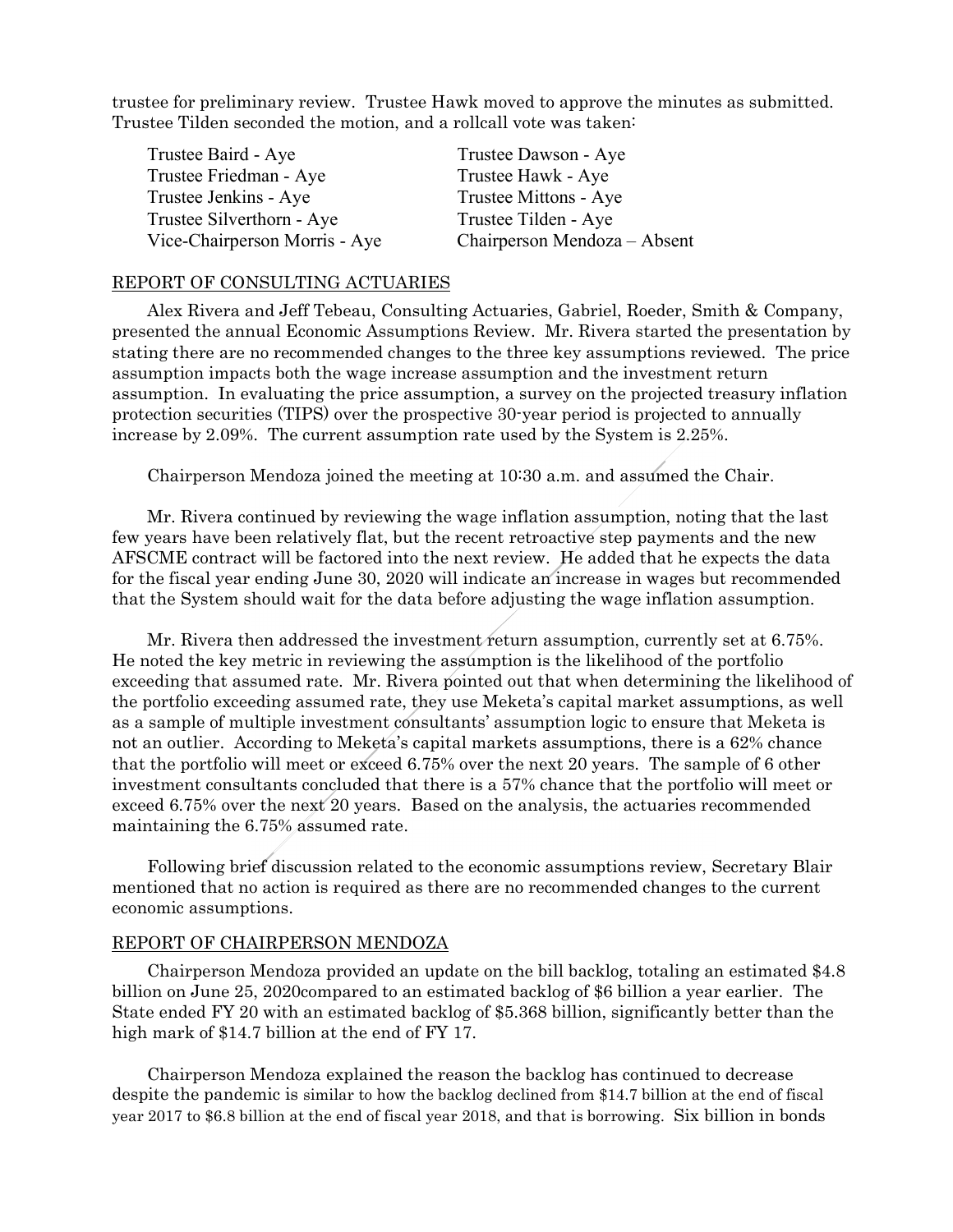were issued in November 2017 to pay old bills to help the State to overcome the manufactured budget crisis. Additionally, \$2.7 billion in bonds were recently issued to help tackle the debt. In June 2020, \$1.2 billion in short-term borrowing was used primarily to pay off outstanding medical bills, and also leverage an additional \$652 million in federal reimbursements.

 Chairperson Mendoza continued by noting it is too early to gauge the impact of the ongoing pandemic on the State. She mentioned that the State collected \$1.135 billion less than the prior fiscal year's revenues. Part of that revenue decrease is related to the extended tax collection period, which ended July 15, 2020. Chairperson Mendoza concluded her report by stating that the remainder of the fiscal year will be extremely challenging and filled with uncertainty, but that her office remains committed to funding the full certified pension contributions.

## REPORT OF ANY TRUSTEE

 Chairperson Mendoza asked if any trustee would like to offer a report. Trustee Baird directed the Board's attention to a recent article published by the Illinois Policy Institute related to the Fair Income Tax Constitutional Amendment and its potential impact on the taxation retirement income. Chairperson Mendoza addressed the issue by keying in on the intent of the article, which is to convince voters to vote no on such amendment. She also pointed out that legislation is needed to determine or adjust such tax rates and the legislature can enact such changes without a Constitutional Amendment. She concluded by stating that the Constitutional Amendment will only strengthen the financial condition of the retirement systems and provide added financial security for state retirees.

## REPORT OF AUDIT & COMPLIANCE COMMITTEE

 Chief Internal Auditor Casey Evans reported that the committee met at 9:00 AM to approve the internal audit charter and the 2-year internal audit plan. Notable audits to be performed in FY 21 include the survivor and death benefits audit that is currently underway, an I.T. audit, contribution refunds, and annual member statements, among others. The survivor and death benefits audit has revealed some underpayments associated with isolated groups of survivors.

 Mr. Evans continued by noting that the committee reviewed a recently completed audit of the recalculation of a significant number of retirement benefits caused by the payment of back wages. The audit revealed one overpayment of approximately \$860 out of the 40 claims audited. He added the financial and GAAP audits revealed no findings. Mr. Evans concluded by stating the external financial and compliance audits are underway and are being conducted remotely.

### REPORT OF RULES AND PERSONNEL COMMITTEE

 Jeff Houch, Assistant to the Executive Secretary, briefly summarized the Rules and Personnel Committee's July 27, 2020 meeting. He stated the approved rules include the mandatory direct deposit of any recurring SERS benefit that first becomes payable on or after January 1, 2021. The requirement could be waived if the member lives out-of-country, demonstrates that payment by direct deposit creates a hardship, or it has been determined that good cause otherwise exists for the payment of the benefit by paper check.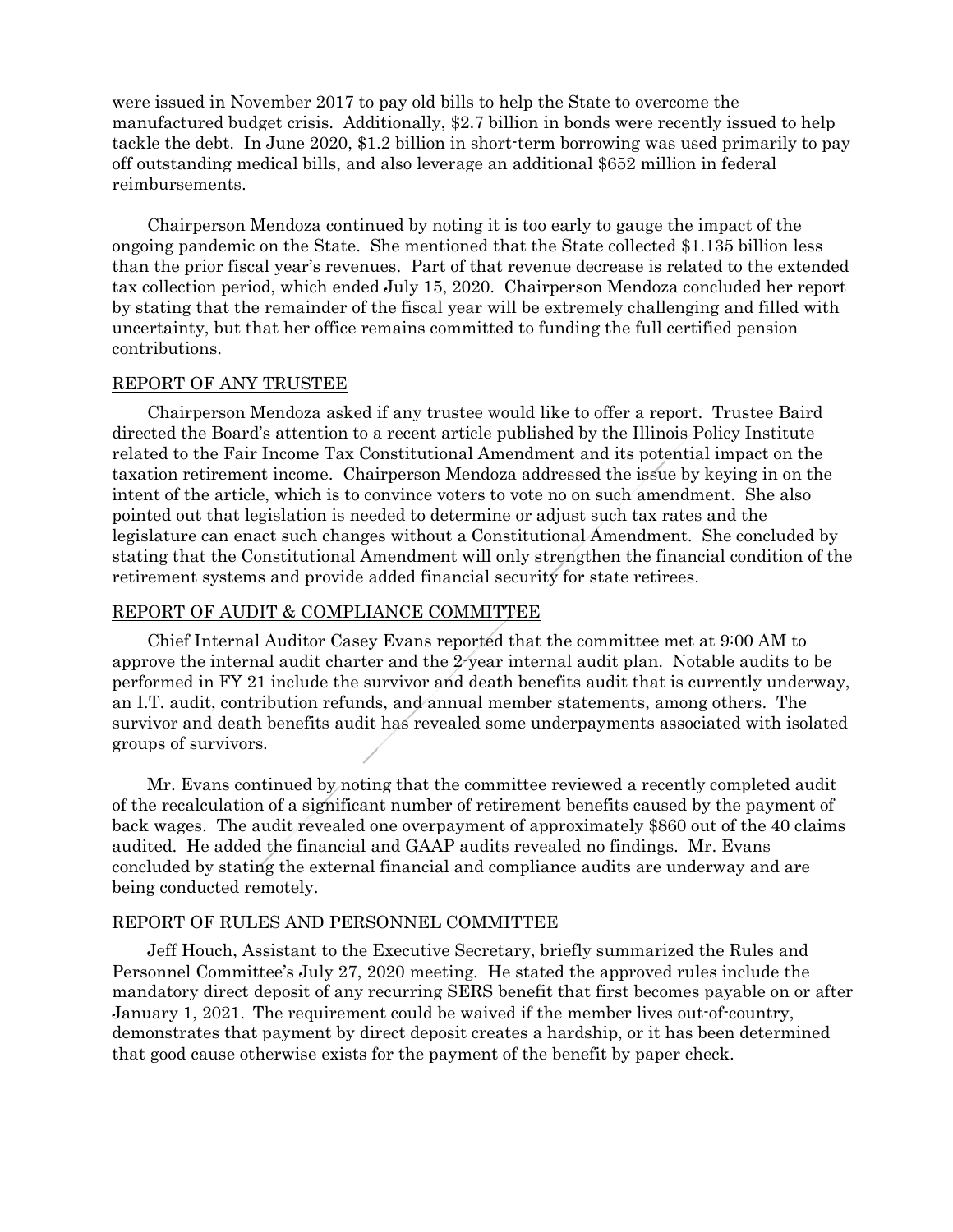The second rule allows the Executive Secretary to name a designee to the Executive Committee as well as an alternate designee. Additionally, the rules allow the Chairperson of the Board to appoint an alternate designee.

 Finally, Mr. Houch summarized a change to the System's internal policy regarding small purchases. He pointed out that the System is not subject to the Illinois Procurement Code, but it has developed policies and procedures that are consistent with the Code. Public Act 100-0043 increased the threshold for the non-competitive procurement of supplies or services, construction, or professional or artistic services from \$50,000 to \$100,000. He stated that the committee approved the recommendation to amend the System's small purchase policy to reflect the change to the Illinois Procurement Code.

### THIRD QUARTER FINANCIAL STATEMENTS

 Alan Fowler, Accounting Division Manager, presented the financial statements for the third quarter of FY 20. When compared to the third quarter of FY 19, Mr. Fowler noted that SERS has withdrawn \$70 million less from the Illinois State Board of Investments (ISBI) portfolio during the quarter to pay benefits, which is largely due to the Comptroller's office continuing timely pension contributions. He noted a \$30 million increase in benefits paid, due to an increase in the number of annuitants and the January 2020 COLA.

 Mr. Fowler concluded his report and offered to answer questions. Hearing none, Chairperson Mendoza asked for a motion to approve the third quarter FY 20 financial statements as presented. Trustee Hawk moved for approval. The motion was seconded by Trustee Silverthorn with a roll call vote and it passed unanimously. A copy of the financial statements is made a part of these minutes as Exhibit B.

| Trustee Baird - Aye           | Trustee Dawson - Aye      |
|-------------------------------|---------------------------|
| Trustee Friedman - Aye        | Trustee Hawk - Aye        |
| Trustee Jenkins - Aye         | Trustee Mittons - Aye     |
| Trustee Silverthorn - Aye     | Trustee Tilden - Aye      |
| Vice-Chairperson Morris - Aye | Chairperson Mendoza - Aye |

### REPORT OF THE EXECUTIVE SECRETARY

 FY 2021 Budget Approval. Secretary Blair introduced the FY 21 budget request of \$19,291,324, representing a 9.02% decrease from FY 20. The decrease is primarily due to a decrease in the personal services and employer retirement contributions lines, as the FY 20 expenditures included significant back pay for bargaining unit employees. The group insurance line was reduced by \$300,000 from FY 20, and reduced travel expenses due to the cancellation of retirement seminars and workshops for the remainder of calendar year 2020.

 He added the outlook for FY 21 remains uncertain, but the budget enables the System to continue with benefit adjustments related to the recent backpay issuance. Trustee Hawk motioned to approve the FY 2021 budget, and Trustee Friedman seconded the motion, and a roll call vote was taken:

| Trustee Baird - Aye           | Trustee Dawson - Aye      |
|-------------------------------|---------------------------|
| Trustee Friedman - Aye        | Trustee Hawk - Aye        |
| Trustee Jenkins - Aye         | Trustee Mittons - Aye     |
| Trustee Silverthorn - Aye     | Trustee Tilden - Aye      |
| Vice-Chairperson Morris - Aye | Chairperson Mendoza - Aye |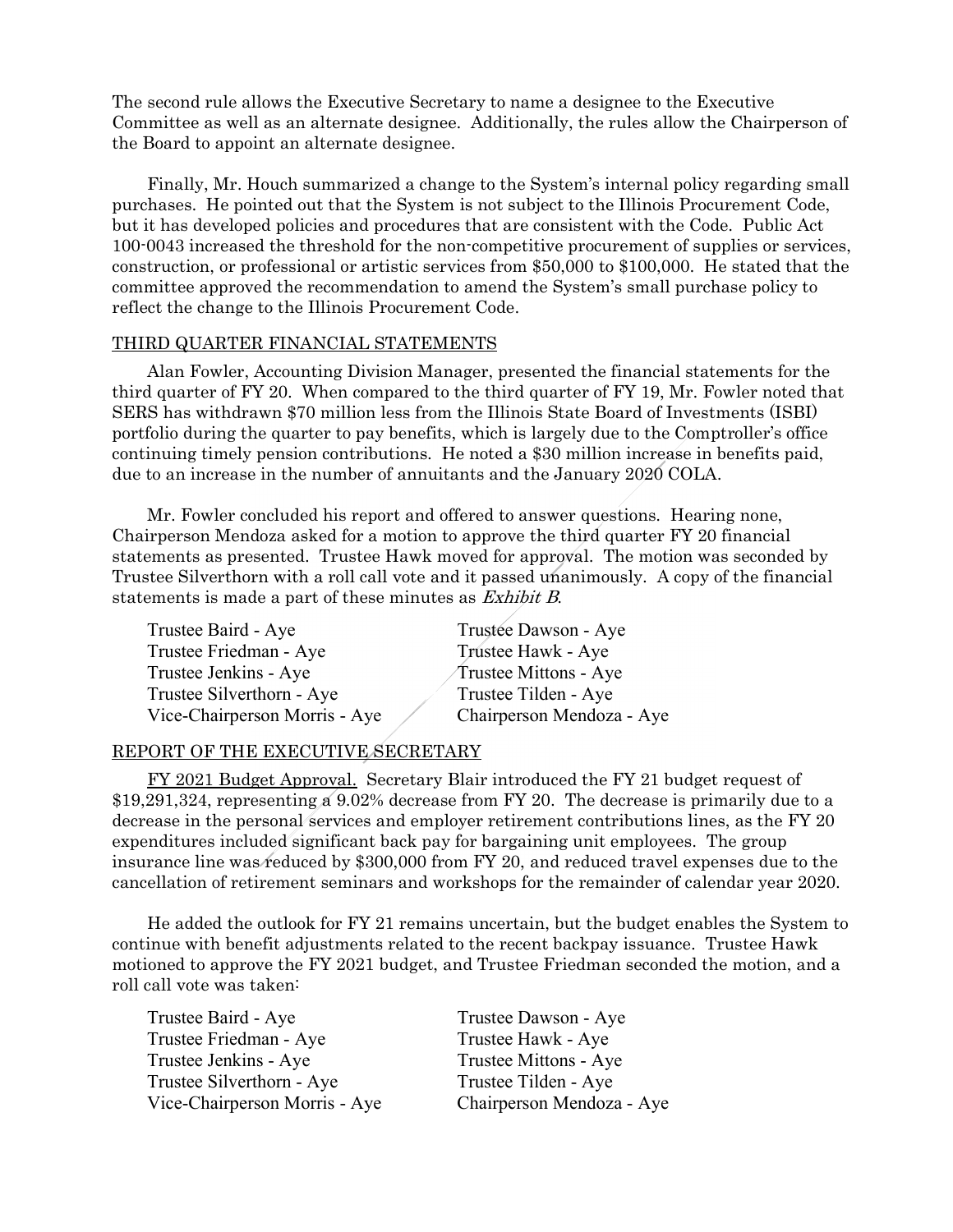FY 2021 Funding Update. Secretary Blair noted that State contributions continue to be stable and timely and pointed out that SERS has already received the payment for August.

 Benefit adjustments from backpay update. Secretary Blair mentioned that staff is processing back wage adjustments when possible, but the focus continues to be processing new claims and benefit removals.

 Buyout Update. Secretary Blair directed the Board to the Buyout payment memo and pointed out that alternative formula members continue to participate at a significantly higher rate when compared to the regular formula members.

 Operations Update. Secretary Blair stated that the employees have returned to the office on a rotational basis and the Call Center has reopened. He mentioned that the building remains closed to non-employees and all workshops have been canceled through the end of the year. He expects that the System will not be able to offer workshops and in-person appointments for the foreseeable future and that counseling sessions will continue to be conducted by phone.

 Secretary Blair responded to questions regarding safety measures taken, which include the installation of plexiglass, the required temperature checks when employees enter the building, the purchase of masks and sanitizer, updates to the ventilation system, and the implementation of techniques to maintain social distancing.

 Secretary Blair then responded to question a question from Vice-Chairperson Morris regarding the development of online training materials to help educate members in lieu of workshops on in-person counseling. Secretary Blair mentioned that the System would develop PowerPoint presentations that include audio narrative.

#### APPROVAL OF EXECUTIVE COMMITTEE MINUTES

 The trustees had previously been furnished with copies of the May and June 2020 Executive Committee minutes for review. There being no changes to the minutes, Trustee Baird moved to approve the minutes. Trustee Bates-Brown seconded the motion, and a roll call vote was taken:

Trustee Baird - Aye / Trustee Dawson - Aye Trustee Friedman - Aye Trustee Hawk - Aye Trustee Jenkins - Aye Trustee Mittons - Absent Trustee Silverthorn - Aye Trustee Tilden - Aye Vice-Chairperson Morris - Aye Chairperson Mendoza - Aye

#### OLD BUSINESS

Chairperson Mendoza asked if there was any old business. There was no old business.

#### NEW BUSINESS

 Chairperson Mendoza asked if there was any new business to be brought before the Board. Mr. Blair mentioned that he has contacted the Governor's office regarding the two vacant trustee positions and that the current appointed trustee positions have all expired, with all appointees continuing to serve as holdovers.